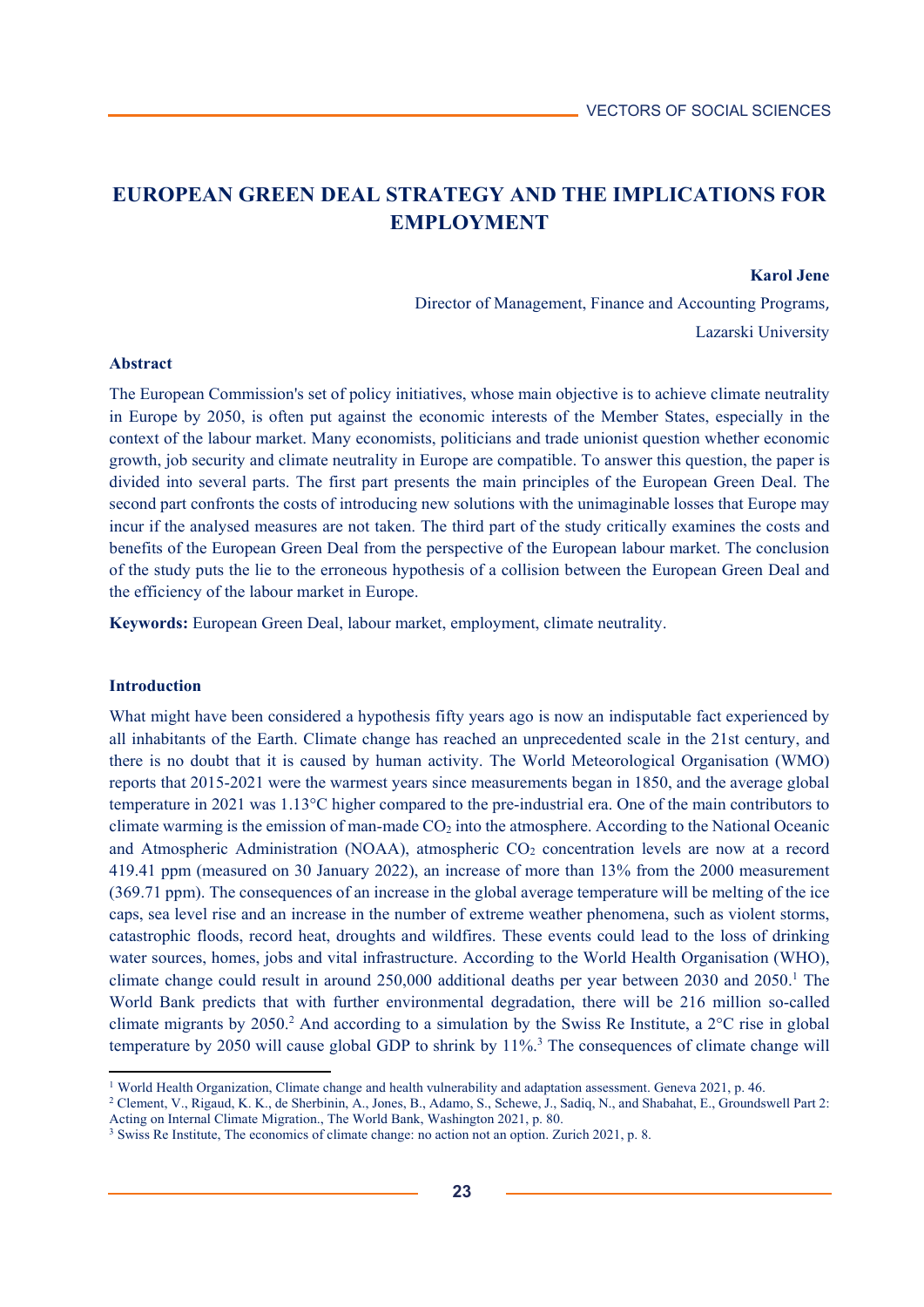$\overline{a}$ 

affect every corner of our globe. Paradoxically, however, it is the people in those regions of the globe where the least amount of global warming pollution originates that will suffer most. Around 50% of all carbon dioxide emissions are emitted by the richest 10% of the world's population living in highly developed economies. Meanwhile, global warming is turning the inhabitants of the poorest countries into climate refugees. In the long term, these problems will inevitably lead to an increasing competition for access to limited natural resources, an escalation of economic and political conflicts and, as a result, an aggravation of socio-economic inequalities.4

The question of who is responsible for environmental degradation and climate change needs to be answered. The drastic deterioration of the above-mentioned indicators undoubtedly coincides with increasing globalisation, excessive consumerism and the growing power of multinational corporations. The relentless pursuit by these entities of maximising short-term profits is contributing in an increasingly blatant manner to the degradation of the natural environment. Furthermore, the oligopolisation of the global economy is making multinational corporations so powerful that they are increasingly escaping the control of national governments, thus making it impossible to take radical action to counteract their devastating activities. Therefore, is the socio-economic system in which we currently function able to generate a mechanism that will protect society from the consequences of the phenomena it has created?<sup>5</sup> The answer to such a catastrophic vision of environmental degradation, climate change and the consequent political and socioeconomic crisis is the European Green Deal (EGD), which aims to transform the European Union (EU) into a climate-neutral area with a high-tech, resource-efficient and environmentally friendly economy.

Like many regions of the world, the European Union is exposed to all of the above-mentioned consequences of climate change. In the last five years, the average temperature in Europe has been 2.2°C higher than at the end of the 19th century. The wide range of natural disasters caused by global warming results not only in the destruction of infrastructure and workplaces, but also in the loss of human life and health. Based on 2020 data from the European Environment Agency (EEA), losses caused by extreme weather events in the 27 EU member states over the past 40 years have reached nearly €420 billion. For the same reasons, more than 85,000 EU citizens lost their lives between 1980 and 2019. However, the biggest threat to EU citizens posed by air pollution is around 400,000 premature deaths per year.<sup>6</sup>

It has become obvious to EU leaders that a continuation of the current economic policy based on thoughtless and predatory exploitation of the environment will lead to disaster in the long term. One of the most fundamental tasks today is to face the consequences of climate change while maintaining the current rate of economic growth. However, there are serious concerns that the enforcement of the European Green Deal will lead to the loss of many jobs in the economic sectors affected by the restrictions that have been introduced. Critics of the implementation of the idea of sustainable development argue that ignoring the social aspect of such a transformation could lead to the disintegration of the European Union. With the above in mind, an interesting research question is what impact the introduction of the European Green Deal strategy will have on the labour market in the EU. In order to answer this question, the following study will attempt to compare the balance of costs and benefits of introducing new regulations. However, one should not forget about the cited data showing the scale of the climate threat. It would be manipulative not to

<sup>&</sup>lt;sup>4</sup> Dahl, M., The European Green Deal and the social market economy, Sprawy Międzynarodowe, 74(3), 2021, p. 132.<br><sup>5</sup> Guttmann, R., Eco-Capitalism: Carbon Money, Climate Finance, and Sustainable Development, Palgrave Macmil 2018, p. 35.

<sup>6</sup> European Commission, Sustainable growth for all: choices for the future of social Europe. Executive Summary, Brussels 2019, p. 23.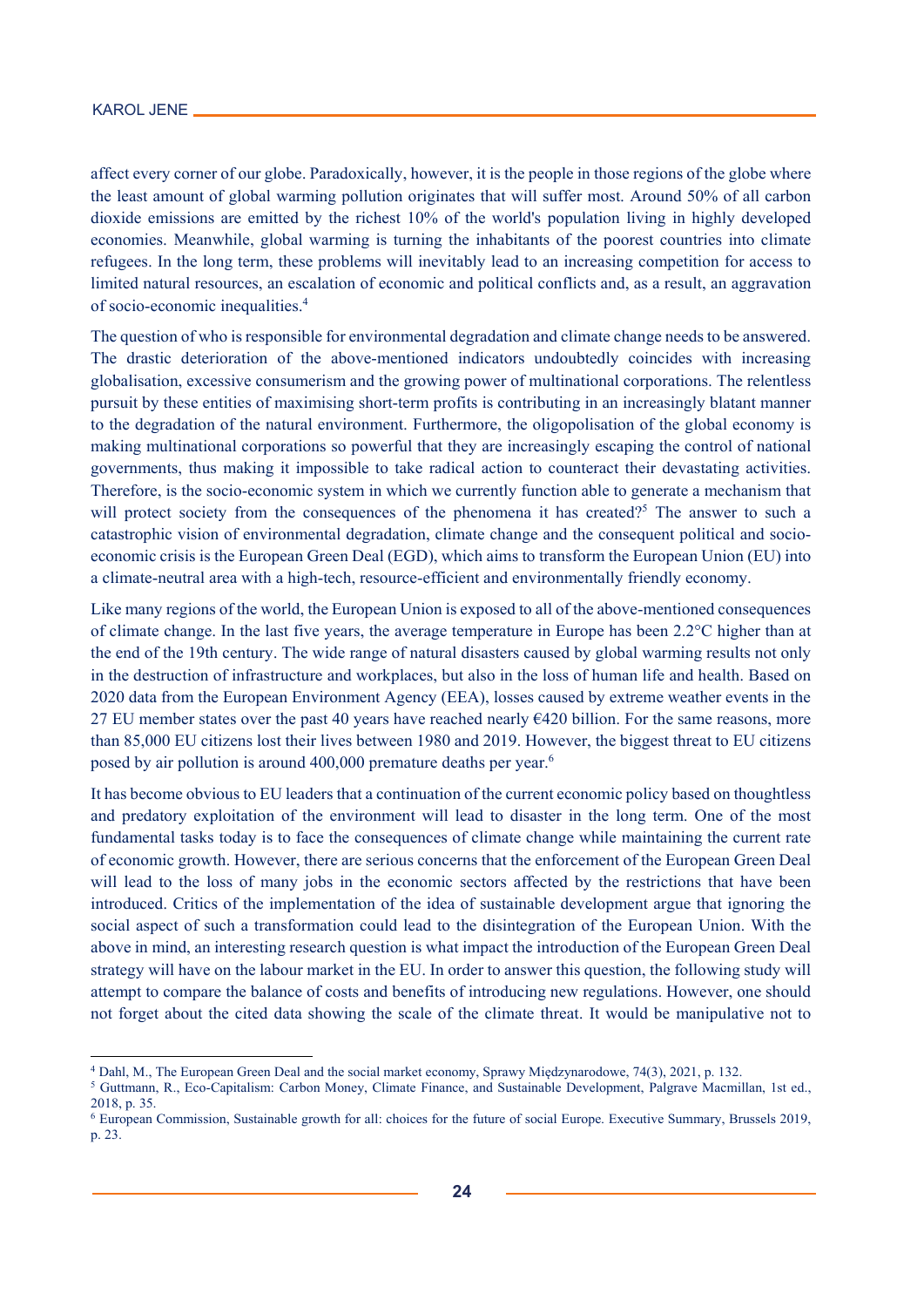include in this balance the unimaginable losses that the EU may incur if the analysed measures are not taken. Based on selected statistics and research, a critical analysis will be made of the costs and benefits of the European Green Deal from the perspective of the EU labour market.

## **1. The main Policy Areas of European Green Deal**

The European Green Deal announced in December 2019 is a set of policy initiatives aimed at reforming the European Union's climate policy. As communicated by the President of the European Commission, Ursula von der Leyen, the main objective of the EGD is "to reconcile the economy with our planet, to reconcile the way we produce and the way we consume with our planet and to make it work for our people".7 In fact, the EGD refers to both above-mentioned objectives: to achieve dynamic economic growth based on low-carbon industries while preventing the unimaginable economic, social and environmental damage that would undoubtedly result from doing nothing. This is to be achieved by amending more than 50 European laws and redefining public policy in eight key areas: clean energy, sustainable industry, building and renovation, sustainable agriculture, sustainable mobility, biodiversity, eliminating pollution and sustainable finance. The overarching goal underpinning these initiatives is to reduce greenhouse gas emissions by 55% compared to 1990 and to achieve complete climate neutrality by 2050.<sup>8</sup>

The 'clean energy' policy area aims to decarbonise the EU energy system by developing an energy sector based more on renewable energy sources. This is crucial as up to 75% of greenhouse gas emissions in the EU come from energy production and consumption.<sup>9</sup> The most important objective for achieving the targets defined in the area of 'sustainable industry' is the implementation of the Circular Economy Action Plan. As industry is currently responsible for as much as 20% of greenhouse gas emissions, the European Commission's actions aim to reduce the waste of raw materials and, by modernising recycling processes, ensure the re-use of products.10 Another important area for EGN action is the 'building and renovation' sector. Today, the exploitation of buildings accounts for as much as 40% of the energy produced in the EU, which directly contributes to significant greenhouse gas emissions into the atmosphere.<sup>11</sup> Therefore, reforms in this area are aimed at promoting and increasing financing for energy-efficient investments in the building sector. An area of transformation as part of achieving the EGN targets that raises major concerns about job losses is 'sustainable agriculture'. As announced by European Commissioner for Climate Action Frans Timmermans "Farm to Fork strategies point to a new and better balance of nature, food systems and biodiversity; to protect our people's health and well-being, and at the same time to increase the EU's competitiveness and resilience".12 As food production consumes 69% of extracted freshwater and is responsible for 25-30% of greenhouse gas emissions, the importance of implementing the legislation included in the area on 'sustainable agriculture' is crucial to achieving the indicators set by the EGD.13 The policy area 'sustainable mobility', which defines measures to reduce pollution emitted by transport, which

 $\overline{a}$ 

<sup>&</sup>lt;sup>7</sup> The Italian Association of Energy Economists (AIEE), Current and Future Challenges to Energy Security, Rome 2019, p. 267.<br><sup>8</sup> European Commission, Proposal for a directive of the European Parliament and of the Council

establishing a system for greenhouse gas emission allowance trading within the Union, Brussels 2021, p. 1.<br><sup>9</sup> European Commission, A Clean Planet for all A European strategic long-term vision for a prosperous, modern, com

climate neutral economy, COM/2018/773, 2019, Brussels, p. 6.<br><sup>10</sup> European Commission, Circular economy action plan for a cleaner and more competitive Europe, Luxembourg 2020, pp. 6-7.<br><sup>11</sup> European Commission, A Renovatio p. 1.<br><sup>12</sup> European Commission, From Farm to Fork: our food, our health, our planet, our future, Brussels 2020, p. 1.

<sup>&</sup>lt;sup>13</sup> Gladek, E., Fraser, M., Roemers, G., Sabag Muñoz, O., Kennedy, E., Hirsch, P., The global food system: an analysis, WWF Netherlands, Amsterdam 2017, p. 4.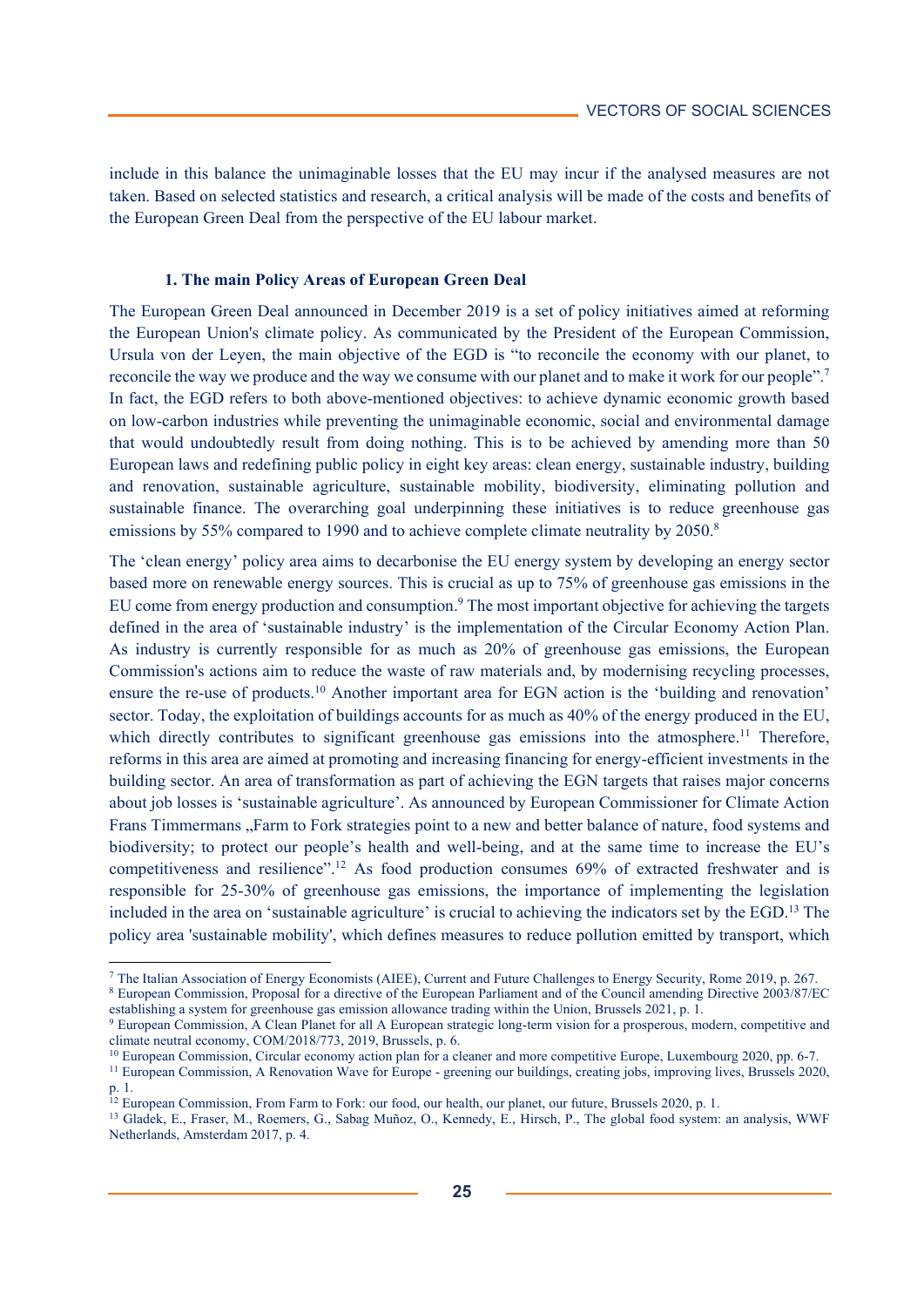<u>.</u>

accounts for 25 per cent of the EU's greenhouse gas emissions, is a major opportunity to create new jobs.<sup>14</sup> The goal of producing 30 million zero-emission cars by 2030 and doubling the number of high-speed rail links offers hope for increased employment in these industries. Another element of the EGD is the strategy for the conservation of 'biodiversity'. Around half of the world's GDP is generated by processes dependent on the natural environment. Therefore, about 25% of the European budget for combating climate change will be allocated to implementing organic farming methods, supporting pollination processes, reducing pesticides, restoring free-flowing rivers and reforestation.15 Equally important from the point of view of the labour market (mainly carbon-intensive production plants and the workers they employ) is another element of the EGD aimed at 'eliminating pollution'. Zero Pollution Action Plan, which aims to achieve zero pollution from all sources, cleaning up air, water and soil by 2050. A final area, crucial to achieving the ambitious targets contained in the EGD strategy, is 'sustainable finance'. To ensure that the above elements of the EGD strategy are financially supported, the European Commission introduced the European Green Deal Investment Plan (EGDIP), also referred to as Sustainable Europe Investment Plan (SEIP). As part of the goals set by the EGD, the European Commission has pledged to mobilise at least €1 trillion worth of investment in sustainable development over the next decade.<sup>16</sup> During the negotiations on budgetary issues, the concept of the EGD and related programmes encountered a wave of criticism not only from the main polluters of the ecosystem, such as powerful transnational corporations representing the oil and coal sectors, but also from the most radical circles advocating a revolutionary ecological transformation and, consequently, a larger pot of money from the EU budget for combating climate change. In turn, fearing criticism from the leaders of several member states and trade union representatives, the EGD found that the transformation could succeed only if the interests of the countries most affected by the changes were taken care of in solidarity, and if appropriate measures were taken to counteract the social exclusion of the most vulnerable professional groups. The result of this concern was the adoption of the Just Transition Mechanism (JTM), which is to take care of the economic sectors and geographical regions that are most exposed to the losses resulting from transition. Consequently,  $\epsilon$ 100 billion will go to economic sectors that rely on fossil fuels or high emission production.<sup>17</sup>

# **2. Costs and benefits of the European Green Deal from the perspective of the European labour market**

The European Green Deal is unquestionably a very expensive investment in climate security, both in terms of the costs to the budgets of the EU Member States that it will generate, and also in terms of the loss of many jobs in sectors of the economy whose activities will decline because of the restrictions imposed by the new regulations. On the other hand, the costs associated with a failure to implement the measures set out in the European Green Deal would certainly have disproportionately greater consequences for people, not only financially, but also in terms of health, particularly in regions affected by disasters caused by climate change. In working out the solutions contained in the EGD, the leaders of the member states were guided by the objective of maintaining maximum protection of workers' rights, the welfare of the workforce and intra-EU solidarity in accordance with the UN Sustainable Development Goals and the Paris Agreement

<sup>&</sup>lt;sup>14</sup> German National Academy of Sciences, Decarbonisation of transport: options and challenges, EASAC policy report 37, Halle 2019, p. 38.<br><sup>15</sup> European Commission, EU Biodiversity Strategy for 2030. Bringing nature back into our lives, Brussels 2020, p. 17.

<sup>&</sup>lt;sup>16</sup> European Commission, Sustainable Europe Investment Plan. European Green Deal Investment Plan, Brussels 2020, p. 6.<br><sup>17</sup> European Commission, The Just Transition Mechanism: Making Sure No One Is Left Behind, Brussels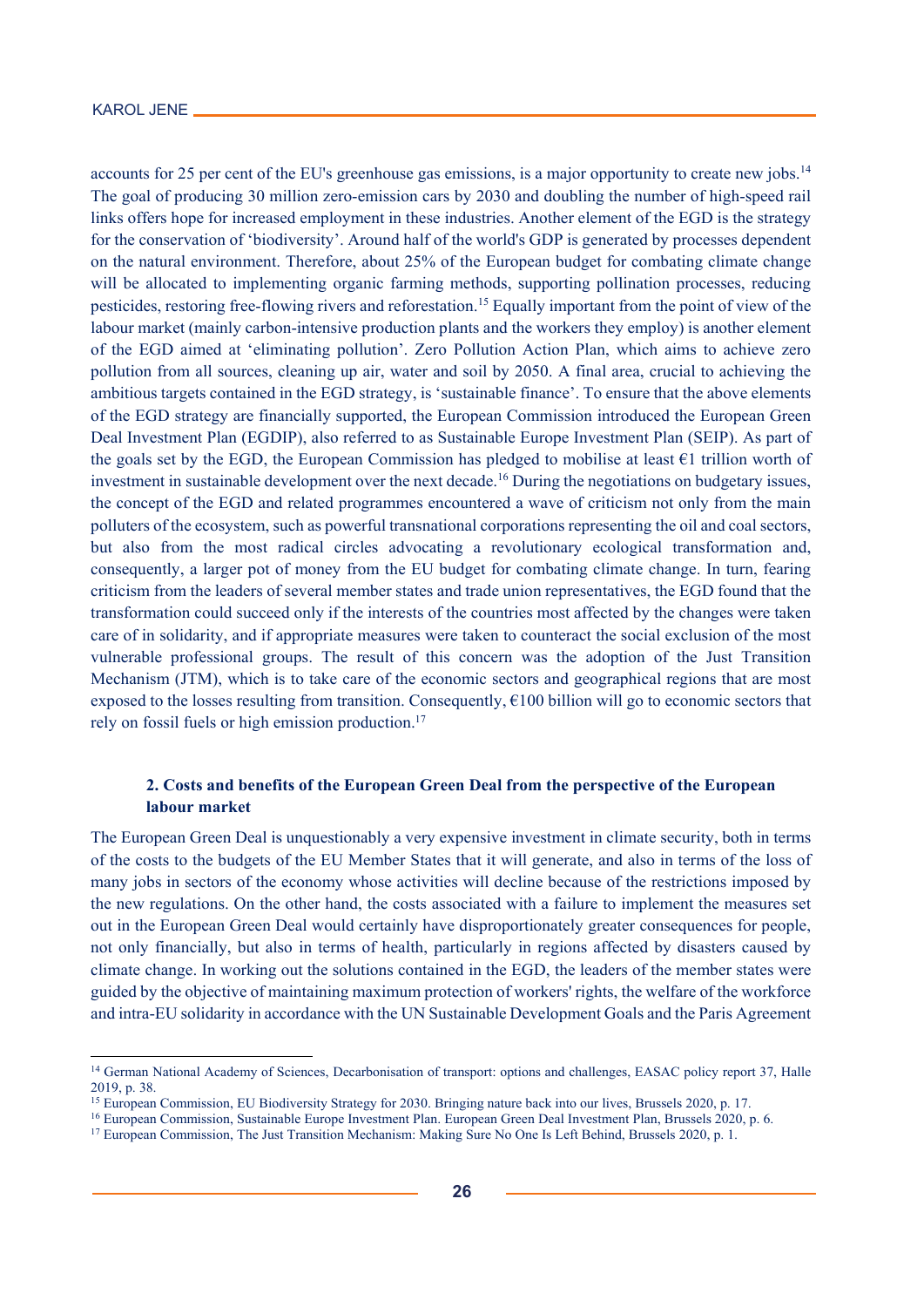which refers to "the imperatives of a just transition of the workforce and the creation of decent work and quality jobs in accordance with nationally defined development priorities".<sup>18</sup> Recognising that some environmental restrictions may cause financial losses for both businesses and households, the European Commission has proposed a number of shielding measures to mitigate the negative consequences of the fight against climate change. Among them, it is worth mentioning the Social Climate Fund, which is to provide funding of  $E72.2$  billion for the period 2025-2032 to support the most vulnerable households, transport users and micro-enterprises that will suffer as a result of the introduction of emissions trading for fuels used in road transport and buildings.<sup>19</sup>

On the other hand, the European Green Deal, combined with the appropriate economic policies pursued by member states, offers a huge opportunity to create new jobs in innovative and green economic sectors. As the European Commission forecasts, the transformation of the economy into a resource-efficient and environmentally friendly one could create around 1 million jobs in the EU by 2030 and 2 million jobs by 2050.20 An even more optimistic vision for the European labour market emerges from a report conducted by Ernst & Young (E&Y) in cooperation with the European Climate Foundation (ECF). In the energy sector alone, the development of new energy generation projects through photovoltaics, landfill gas or biomass plants, among others, could provide more than a million new jobs.<sup>21</sup> In the transport sector, the report predicts that an additional one million people will gain jobs through the electrification of transport, the construction of recharging infrastructure for low-carbon mobility, the construction of new high-speed rail links, the development of autonomous vehicles and the expansion of low-carbon public transport.22 Furthermore, in the industry sector, the E&Y report forecasts that projects related to the circular economy, the improvement of industrial processes, the expansion or modernisation of existing plants and the production of low-carbon technologies will employ nearly 300,000 workers.<sup>23</sup> The emerging land use subsector combining large-scale afforestation projects, innovative land management technologies, application of modern technologies in agriculture and land reclamation will additionally create nearly 90,000 jobs.<sup>24</sup> Another sector that will benefit from investments in greater energy efficiency is the construction industry. Modernising buildings to make them less energy intensive and constructing new infrastructure to obtain energy from renewable sources will lead to an increased employment in this sector. The European Commission forecasts that by 2030 as many as 35 million buildings could be renovated, generating 160,000 additional green jobs in the construction industry alone.

Analysing the EGN assumptions in detail, and in isolation from the over-optimistic assumptions of the European Commission, as suggested by various expert circles, one may also make some suppositions and somewhat more critical comments regarding the changes that will take place in the EU labour market. The European Commission quite ambitiously predicts that job losses in the sector of mining and processing of fossil fuels will be more than compensated by the dynamically developing sectors of recycling and recovery of raw materials or construction and production of equipment to exploit renewable energy sources. It should be noted, however, that such jobs require relatively low qualifications and are associated with relatively

l

<sup>&</sup>lt;sup>18</sup> United Nations, Paris Agreement, Paris 2015, p. 2.<br><sup>19</sup> European Commission, Proposal for a regulation of the European Parliament and of the Council establishing a Social Climate Fund, Brussels 2021, p. 23.

<sup>&</sup>lt;sup>20</sup> European Commission, Commission presents guide for a fair transition towards climate neutrality. Press release, Brussels 2021, p. 1.

<sup>&</sup>lt;sup>21</sup> Ernst & Young, Perspectives on a European green recovery from the COVID-19 pandemic, 2021, p. 20. <sup>22</sup> Ernst & Young, Perspectives on a European green…, op. cit., p. 24. <sup>23</sup> Ibid, p. 32.

<sup>24</sup> Ibid, p. 36.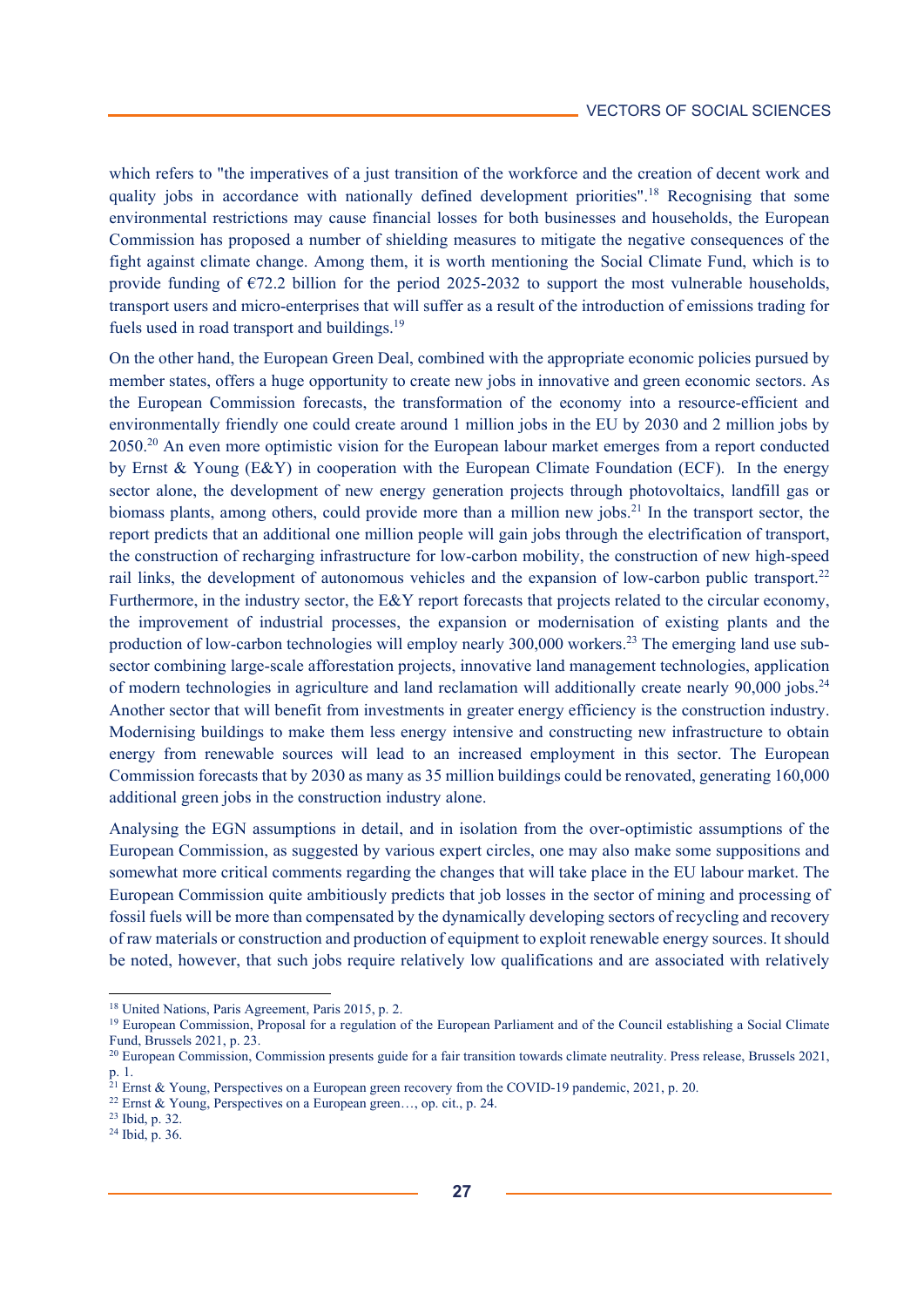low pay. In addition, there is concern that technological progress, and in particular the development of artificial intelligence, could very quickly lead to the almost total automation of many of the processes hitherto used in these sectors. Such a risk, bordering on certainty, calls into question the European Commission's optimistic forecasts and suggests that statistics on potential jobs are greatly overestimated. Another striking problem may be the speed of change in the labour market, triggered by the entry into force of new legislation, for example introducing low-carbon solutions in many sectors of the economy. This transition may cause delays in adjustment processes, with some workers losing their jobs and new sectors running out of workers who often must meet higher education, qualification and skill requirements. This situation could lead to structural and technological unemployment spikes. Another aspect which should be emphasised is the risk of unequal distribution of benefits resulting from the generation of new jobs by EGD between EU member states and the large corporations which are often associated with them. For example, the existing giants in the automotive market, taking advantage of subsidies and various financial reliefs, will clearly become beneficiaries of the Sustainable and Smart Mobility Strategy, increasing their competitive advantage in the field of electric cars and their components.

## **Conclusion**

The hypothesis put forward by some politicians, economists and trade unionists that EU climate policy necessitates a choice between dynamic economic growth with full employment and climate change is false. The opposite is true. The European Green Deal can be a guarantee against the progressive devastation of the environment and global warming, and thus a catalyst for green economic growth and the creation of new green jobs.

A successful EU climate policy should be based on long-term investments that finance the transformation of the economy to low-carbon growth and reduce the risk of exacerbating climate change. At the same time, in the short-term, in order to secure the support of society as a whole, climate policy must be inclusive and improve the quality of life and well-being of the entire population. European political leaders have a key role to play in this aspect and should communicate frankly and openly to the public the full range of consequences of the EGD. This transition will not only bring benefits, but also the loss of many jobs and colossal expenditure associated with new investments in low-carbon infrastructure. It will also force society as a whole to make often difficult to accept changes in the way we travel, consume and use energy. Only by meeting these challenges and accepting many sacrifices can we create new, innovative and environmentally friendly sources of economic growth and, consequently, new jobs.

Another important issue, which is the source of much of the criticism in the publications analysed, is the fact that the conversion of the existing business model to a zero-carbon economy will require colossal investments in adapting the professional skills of employees and adjusting the infrastructure in many enterprises. However, money spent on these purposes does not guarantee rapid economic benefits for businesses or the certainty that vulnerable professional groups will find work in the new sectors of the economy. In this context, the  $E1$  trillion promised by the European Commission may not be enough to meet the EGD's targets. Such a financial perspective also breeds frustration among those advocating a more radical transformation, in the face of the much larger funds spent by the EU to rescue the banking sector after the 2008 economic crisis.

Implementing the ambitious plans set out for the EU under the EGD will require cooperation at all levels of government, solidarity between member states, trade unions' trust and the support of citizens. If any party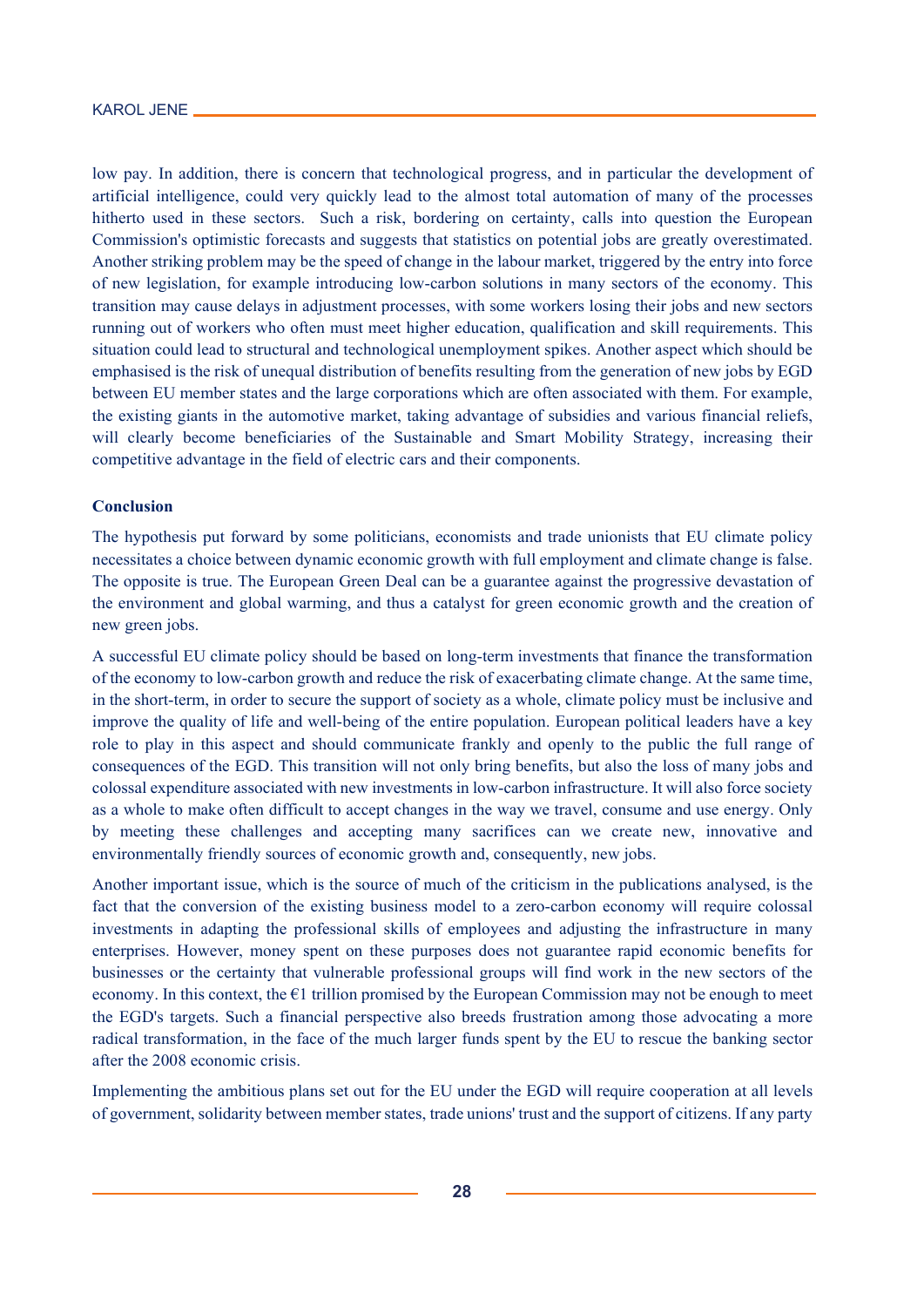reneges on its agreements to protect the interests of individual states or vulnerable groups, climate change will exacerbate the consequences of years of inaction on climate policy, which are already hitting economies, households, businesses and workers hard. In the absence of solidarity and cooperation, there will be no winners. No action is not an option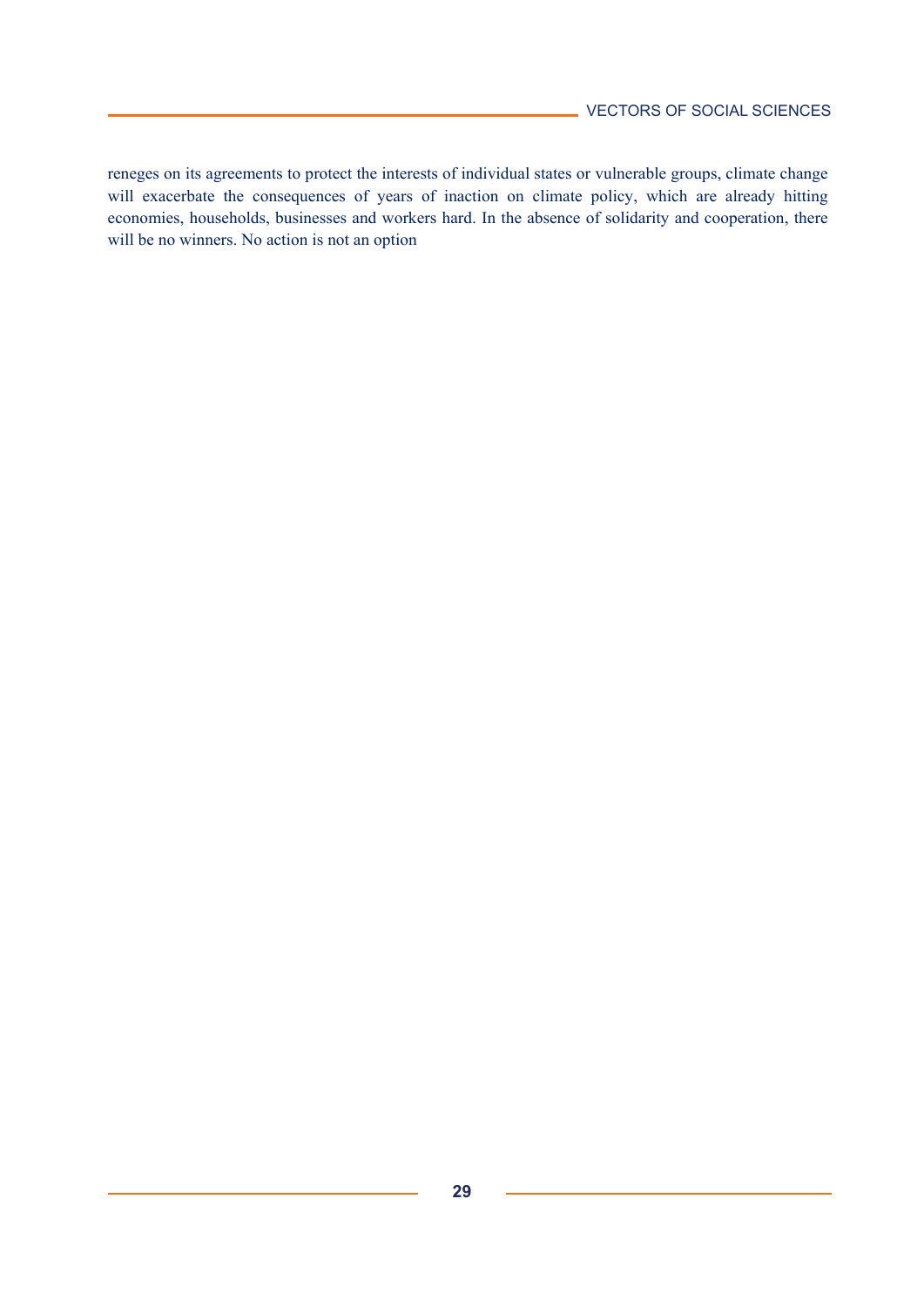#### **Bibliography**

- 1. Clement, Viviane, Rigaud, Kanta Kumari, de Sherbinin, Alex, Jones, Bryan, Adamo, Susana, Schewe, Jacob, Sadiq, Nian, Shabahat, Elham. Groundswell Part 2: Acting on Internal Climate Migration. The World Bank. Washington 2021;
- 2. Dahl Martin, The European Green Deal and the social market economy, Sprawy Międzynarodowe, 74(3), 2021;
- 3. Ernst & Young, Perspectives on a European green recovery from the COVID-19 pandemic, 2021;
- 4. European Commission, A Clean Planet for all A European strategic long-term vision for a prosperous, modern, competitive and climate neutral economy, COM/2018/773, Brussels 2019;
- 5. European Commission, A Renovation Wave for Europe greening our buildings, creating jobs, improving lives, Brussels 2020;
- 6. European Commission, Circular economy action plan for a cleaner and more competitive Europe, Luxembourg 2020;
- 7. European Commission, Commission presents guide for a fair transition towards climate neutrality. Press release, Brussels 2021;
- 8. European Commission, EU Biodiversity Strategy for 2030. Bringing nature back into our lives, Brussels 2020;
- 9. European Commission, From Farm to Fork: our food, our health, our planet, our future, Brussels 2020;
- 10. European Commission, Proposal for a directive of the European Parliament and of the Council amending Directive 2003/87/EC establishing a system for greenhouse gas emission allowance trading within the Union, Brussels 2021;
- 11. European Commission, Proposal for a regulation of the European Parliament and of the Council establishing a Social Climate Fund, Brussels 2021;
- 12. European Commission, Sustainable Europe Investment Plan. European Green Deal Investment Plan, Brussels 2020;
- 13. European Commission, Sustainable growth for all: choices for the future of social Europe. Executive Summary, Brussels 2019;
- 14. European Commission, The Just Transition Mechanism: Making Sure No One Is Left Behind, Brussels 2020;
- 15. German National Academy of Sciences, Decarbonisation of transport: options and challenges, EASAC policy report 37, Halle 2019;
- 16. Gladek Eva, Fraser, Matthew, Roemers, Gerard, Sabag Muñoz, Oscar, Kennedy, Erin, Hirsch, Peter, The global food system: an analysis, WWF Netherlands, Amsterdam 2017;
- 17. Guttmann Robert, Eco-Capitalism: Carbon Money, Climate Finance, and Sustainable Development, Palgrave Macmillan, 1st ed., 2018;
- 18. Italian Association of Energy Economists (AIEE), Current and Future Challenges to Energy Security, Rome 2019;